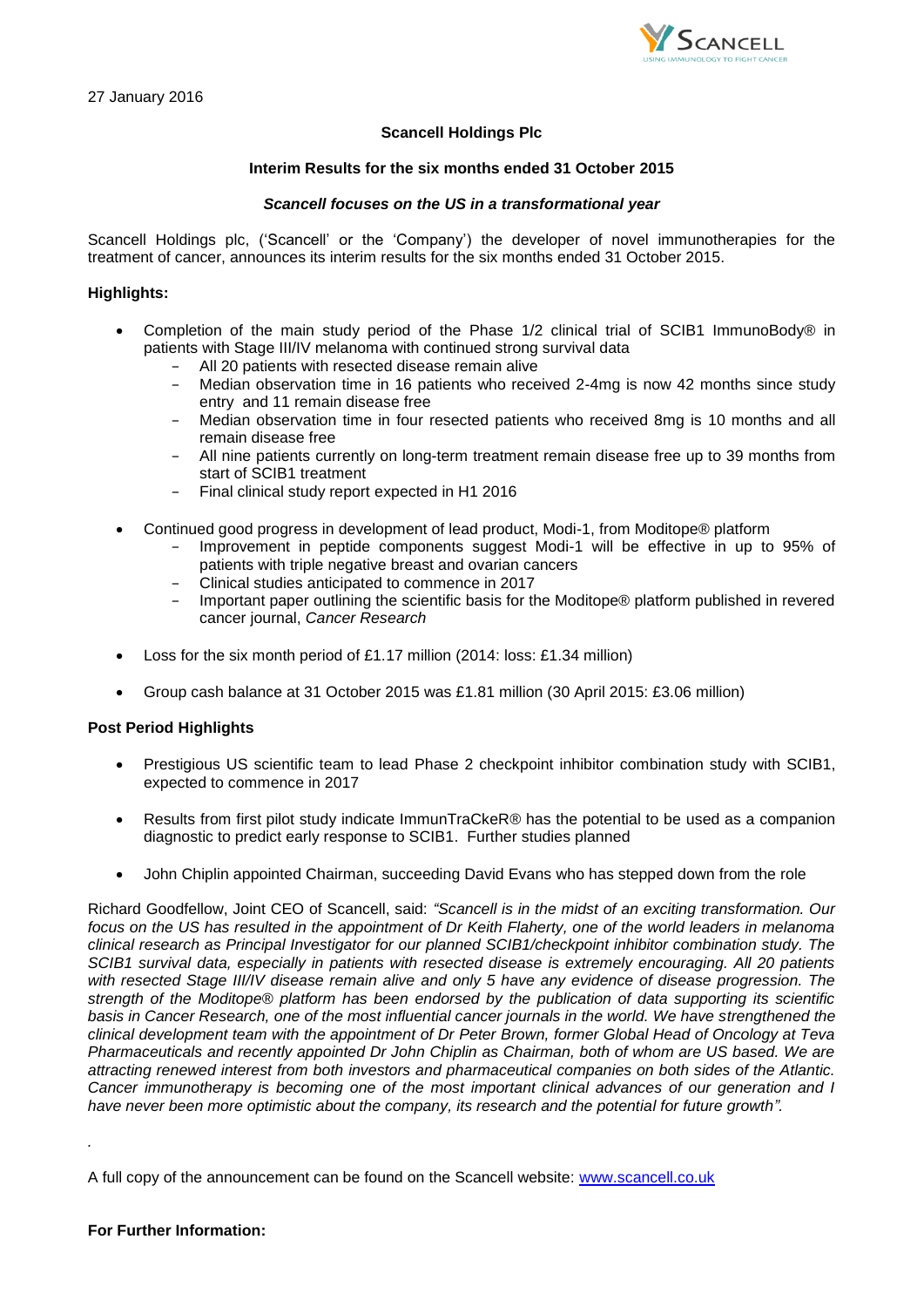

| Dr Richard Goodfellow, Joint CEO<br>Professor Lindy Durrant, Joint CEO | Scancell Holdings Plc<br>Scancell Holdings Plc | + 44 (0) 20 3727 1000 |
|------------------------------------------------------------------------|------------------------------------------------|-----------------------|
| Robert Naylor/Maisie Atkinson                                          | Panmure Gordon                                 | +44 (0) 20 7886 2500  |
| Mo Noonan/Simon Conway                                                 | FTI Consulting                                 | + 44 (0) 20 3727 1000 |

## **About Scancell**

Scancell is developing novel immunotherapies for the treatment of cancer based on its ImmunoBody® and Moditope® technology platforms.

Scancell's first ImmunoBody®, SCIB1 is being developed for the treatment of melanoma and is being evaluated in a Phase 1/2 clinical trial. Data from the trial demonstrate that SCIB1, when used as monotherapy, has a marked effect on tumour load, produces a melanoma-specific immune response and highly encouraging survival trend without serious side effects.

Scancell's ImmunoBody® vaccines target dendritic cells and stimulate both parts of the cellular immune system: the helper cell system where inflammation is stimulated at the tumour site and the cytotoxic Tlymphocyte or CTL response where immune system cells are primed to recognise and kill specific cells.

Pre-clinical data on a combination of SCIB1 and checkpoint inhibition (blockade of the PD-1 immune checkpoint pathway) has shown enhanced tumour destruction and significantly longer survival times than when either treatment was used alone.

Scancell has also identified and patented a series of modified epitopes that stimulate the production of killer CD4+ T cells that destroy tumours without toxicity. The Directors believe that the Moditope® platform could play a major role in the development of safe and effective cancer immunotherapies in the future.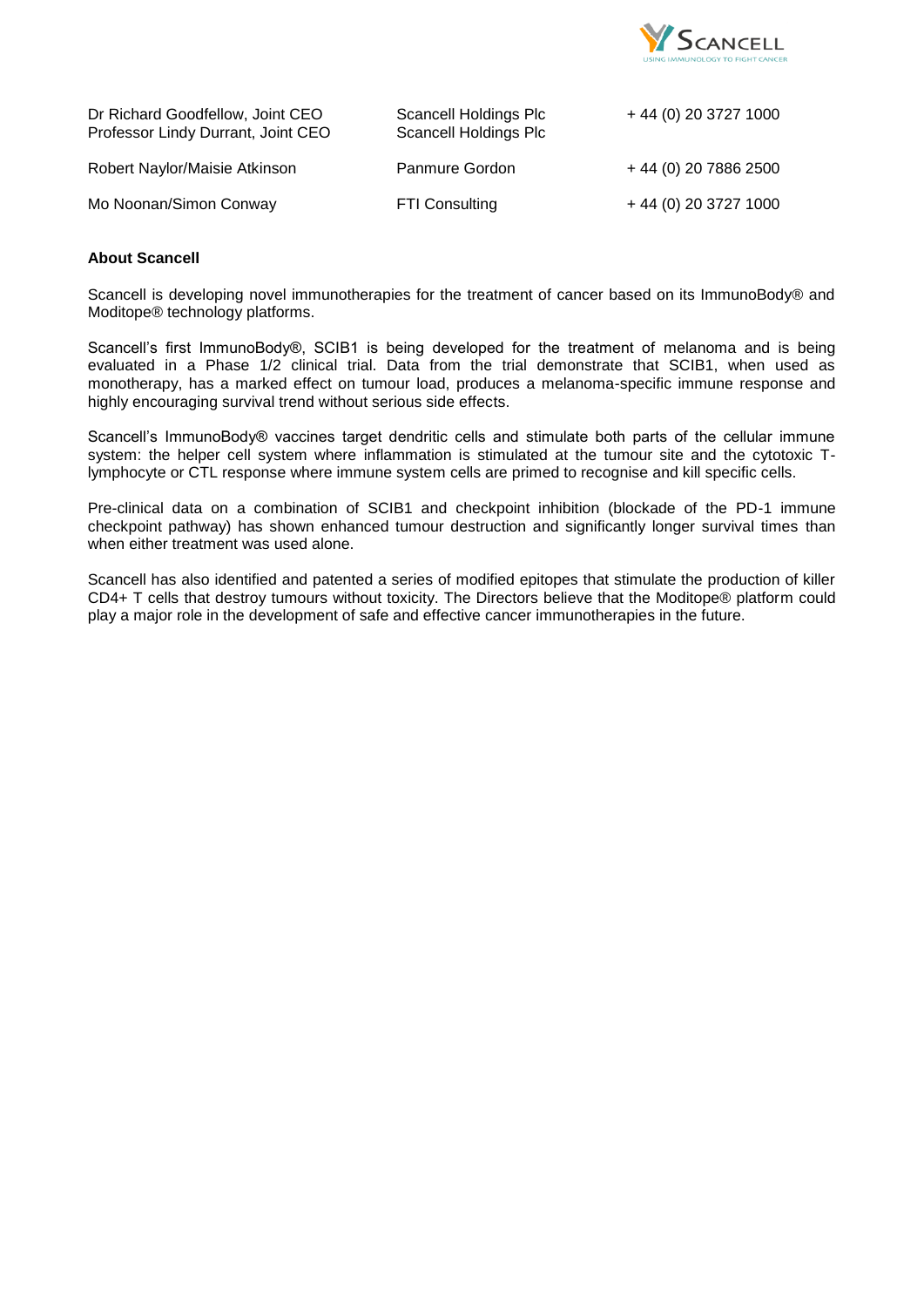

## **CHAIRMAN'S STATEMENT**

I am pleased to report the Company's interim results for the period ended 31 October 2015. During the period the Company has continued to make good progress across all fronts.

- The latest survival and safety data from the Phase 1/2 clinical trial continues to suggest that SCIB1 has the potential to become both the first stand-alone adjuvant treatment for early stage metastatic melanoma and an attractive partner with checkpoint inhibitors for later stage disease.
- Results from a pilot study with ImmunID illustrate ImmunTraCkeR®'s potential to be used as a companion diagnostic to predict early clinical response to SCIB1, both during further clinical trials and during subsequent routine clinical use.
- Scancell is to work with leading US melanoma specialists to conduct a Phase 2 checkpoint inhibitor combination study with SCIB1. This pivotal initiative which aims to demonstrate an increase in the response rates to checkpoint inhibitor therapy without additional toxicity is expected to commence in early 2017.
- The Company's second immunotherapy platform received a significant boost following the publication of a paper in *Cancer Research* underpinning the scientific basis for the Moditope® platform.
- Progress has been made in the pre-clinical development of Modi-1, the lead pipeline candidate from the Moditope® platform significantly increasing the number of patients with triple negative breast and ovarian cancer eligible for treatment.

### **Financial**

### *Profit and Loss Account*

The Group made an overall operating loss for the six month period to 31 October 2015 of £1.37 million (2014: loss of £1.56 million). The reduced loss reflects a fall in research and development expenditure in the period as the SCIB1 clinical trial reaches completion and includes a reduction in administrative expenditure.

Overall the loss for the six month period was £1.17 million (2014: loss £1.34).

#### *Balance Sheet*

The cash at bank at 31 October 2015 was £1,813,718 (30 April 2015: £3,059,001) and net assets amounted to £5,606,941 (30 April 2015: £6,754,002).

### **ImmunoBody® platform**

Scancell's ImmunoBody® immunotherapy platform uses the body's immune system to identify, attack and destroy tumours. This is achieved by enhancing the uptake and presentation of cancer antigens to harness high avidity T cell responses. Each ImmunoBody<sup>®</sup> vaccine can be designed to target a particular cancer in a highly specific manner, offering the potential for enhanced efficacy and safety compared with more conventional approaches. The platform has been validated both in animals and in the clinic with the Company's first cancer vaccine, SCIB1, and many opportunities also exist for the development of a pipeline of ImmunoBody® vaccines, both for cancer and chronic infectious diseases.

#### *SCIB1 melanoma vaccine*

In July this year the Company announced that it has closed patient recruitment for its SCIB1 ImmunoBody® Phase 1/2 clinical trial in patients with Stage III/IV melanoma.

The Phase 1/2 clinical trial, conducted across six UK centres, is an open label, non-randomised study to determine the safety and tolerability of SCIB1 administered intramuscularly using an electroporation device (TriGrid Delivery System, manufactured by Ichor Medical Systems, USA). Part 1 was a dose-escalation to determine the dose for Part 2. While the primary objective of the study was to assess safety and tolerability, the study is also assessing immune response, anti-tumour activity and the ability of SCIB1 to delay or prevent disease recurrence in patients with resected disease.

In line with previously reported results, SCIB1 continues to be a safe and well tolerated treatment with no withdrawals from the study due to drug-related adverse events. All 20 patients with resected disease remain alive. The median observation time in the 16 patients with resected disease who received 2-4 mg doses of SCIB1 is now 42 months since study entry and 11 are still disease free. The median observation time for the resected patients on the 8mg dose who were recruited to the study later is 10 months and all are still disease free to date. Patients on long-term continuation treatment will continue to be dosed for up to five years from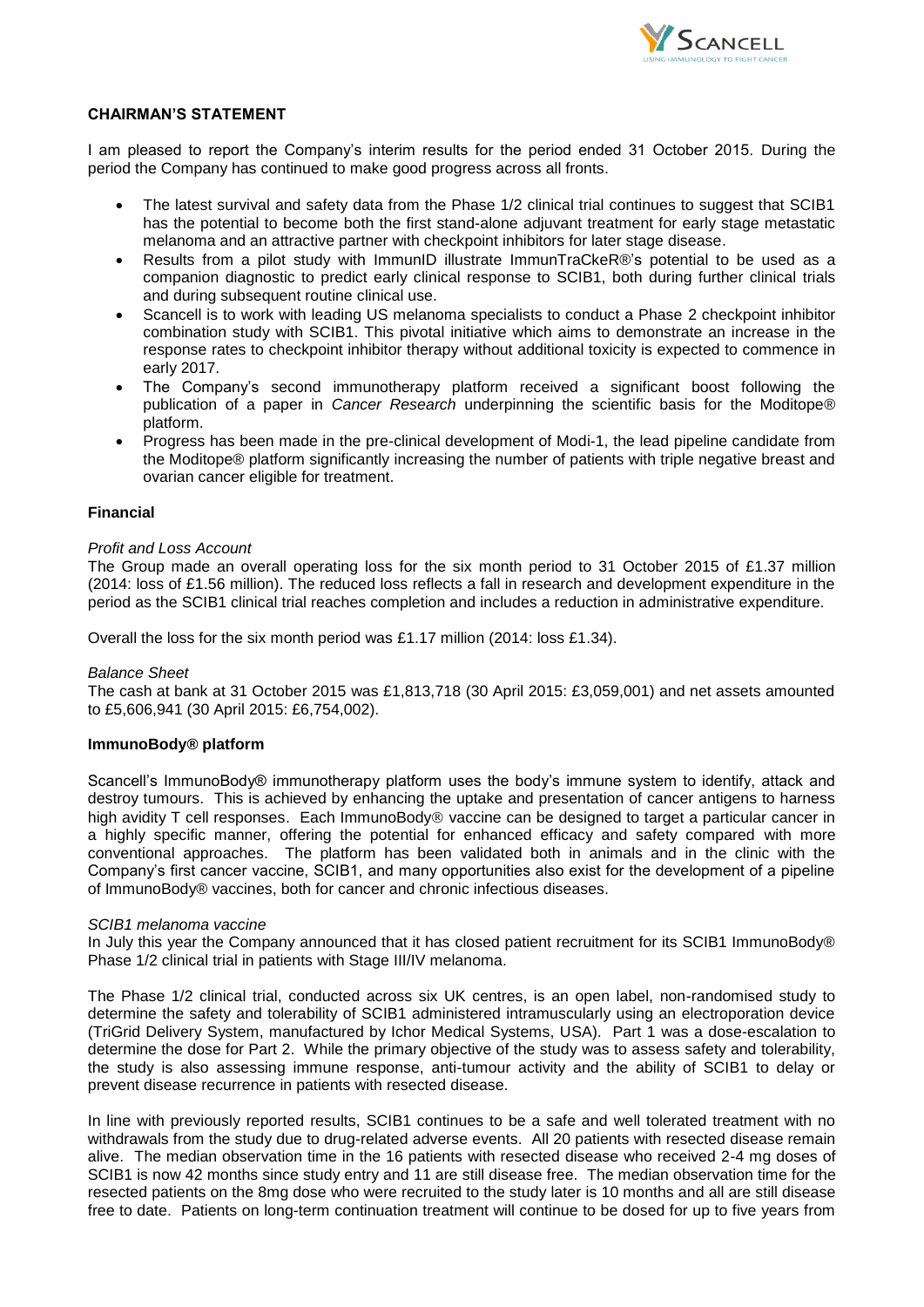

the end of the main study period. Nine patients are currently on long-term treatment (up to 11 treatments given) and all remain disease free for periods of up to 39 months from the start of treatment.

The main study closed on 29 October 2015. The Company is in the process of analysing the data and preparing a final clinical study report which is expected to be completed during the first half of 2016.

The enhanced survival and safety in our SCIB1 study combined with the novel mechanism of action which delivers high T cell avidity, has re-ignited the interest of pharmaceutical companies, especially in combination with checkpoint inhibitors.

### *SCIB2 vaccine*

Our second ImmunoBody® vaccine, SCIB2 has been designed to be effective in over 90% of patients that overexpress the cancer antigen NY-ESO-1, including those with lung and other epithelial cancers.

### *US Clinical Study*

The Company has announced the formation of a core US investigator team to lead a checkpoint inhibitor combination study with Scancell's lead cancer vaccine, SCIB1. The team will be led by Principal Investigator Dr Keith Flaherty, Director of the Termeer Center for Targeted Therapy at Massachusetts General Hospital and Associate Professor at Harvard Medical School and will be supported, amongst others yet to be announced, by:

- Dr Paul Chapman (Memorial Sloan Kettering)
- Dr Jennifer Wargo and Dr Michael Davies (MD Anderson)
- Dr Rene Gonzalez (University of Colorado)

The clinical study will assess the impact of adding SCIB1 to checkpoint inhibitors in patients with late stage melanoma. The aim will be to improve the objective response rates of anti-PD-1 ("checkpoint inhibitor") monotherapy without adding additional toxicity. It is expected that the study will enrol approximately 80 Stage III/IV metastatic melanoma patients and commence in early 2017, with completion approximately 18 months later. We are delighted to have secured the help and support of such a prestigious group of US specialists to undertake this important study.

### *ImmunID Collaboration*

The Company is continuing to work with ImmunID on a research project aimed at predicting which patients will respond best to SCIB1 treatment. This collaboration is providing further insight into T cell diversity in patients treated with our SCIB1 vaccine and their response to the treatment over time. Results from the first pilot study with ImmunTraCkeR® have indicated its potential to be used as a companion diagnostic to predict early clinical response to SCIB1 both during further clinical trials with SCIB1 and during routine clinical use; further studies are planned.

### **Moditope® platform**

### *Modi-1*

Scancell's Moditope® immunotherapy platform is based on exploiting the normal immune response to stressed cells, which is largely mediated by CD4+ T cells, and harnessing this mechanism to eradicate cancer cells. Scancell's first target for Moditope® is vimentin – a major cytoskeletal protein found in mesenchymal cells. Many epithelial tumours switch from expression of cytokeratin to vimentin during metastasis in a process known as epithelial mesenchymal transition (EMT); this change in phenotype enables the cell to become mobile and metastasize to new locations in the body.

The pre-clinical development of Modi-1, the lead candidate from our Moditiope® platform technology is continuing to progress and the peptide components have now been modified to include an additional enolase peptide. This improvement has meant that the product is expected to be effective in up to 95% of patients with triple negative breast and ovarian cancers. The Company expects to start clinical trials with Modi-1 in 2017.

The Company was also delighted to announce in January the publication of a paper in *Cancer Research*  underpinning the scientific basis for the Moditope® platform. *Cancer Research* is one of the most highly regarded and widely read cancer journals and publication in this prestigious journal is a tribute to Scancell's scientific team under the leadership of Prof Lindy Durrant.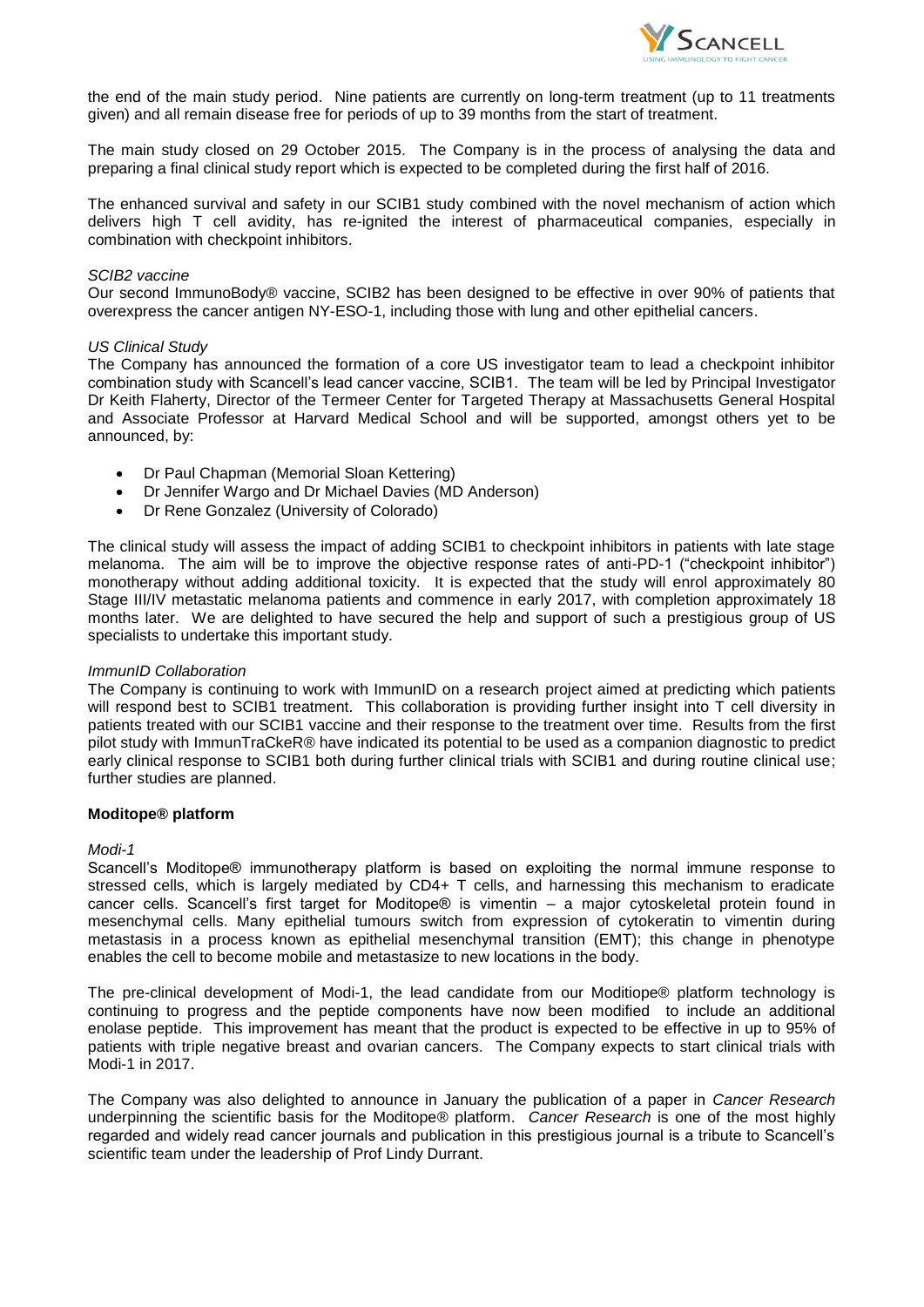

### **Board**

Scancell has strengthened its commercial and clinical development expertise with the appointment of Dr Peter Brown as an advisor to the Company and myself to the Board, initially as a senior Non-Executive Director and now as Chairman. David Evans has stepped down as Chairman and the Board would like to thank him for his exemplary leadership and sage advice during his tenure.

Peter is a highly experienced pre-clinical and clinical development consultant to the pharmaceutical industry and his expertise in designing and managing international late stage oncology clinical trials in both small and large pharmaceutical companies will be of enormous help as the Company continues to grow.

## **Outlook**

The latest data on SCIB1, both in terms of the unprecedented survival of Stage III/IV melanoma patients with resected disease, combined with anti-tumour responses in late stage patients and compelling animal data showing the potential value of a SCIB1/checkpoint inhibitor combination, has set the stage for an expanded clinical trial programme with a prestigious group of US specialists.

Progress has also continued to be made with the Moditope® platform and it is anticipated that the first product, Modi-1, will be moving into the clinic in 2017. Publication of the scientific data supporting the Moditope® platform in *Cancer Research* is also a key milestone and a tribute to the strength of the Company's research team.

These developments have reignited interest in the Company from all of its stakeholders, including the pharmaceutical industry and potential new investors, especially in the US.

The Board believes that investment in further focused clinical studies on both SCIB1 and Moditope® could add significant value to the Company and is exploring with its advisers a number of funding options to ensure that the Company has the resources to progress these programmes further.

As part of this process, the Board and management will be further strengthened to prepare the Company for its future as a later stage development company.

I have become Chairman as the Company is poised for an exciting future and I am committed to strengthening our presence in the US and to building the Company into one of the leaders in immunooncology.

John Chiplin Chairman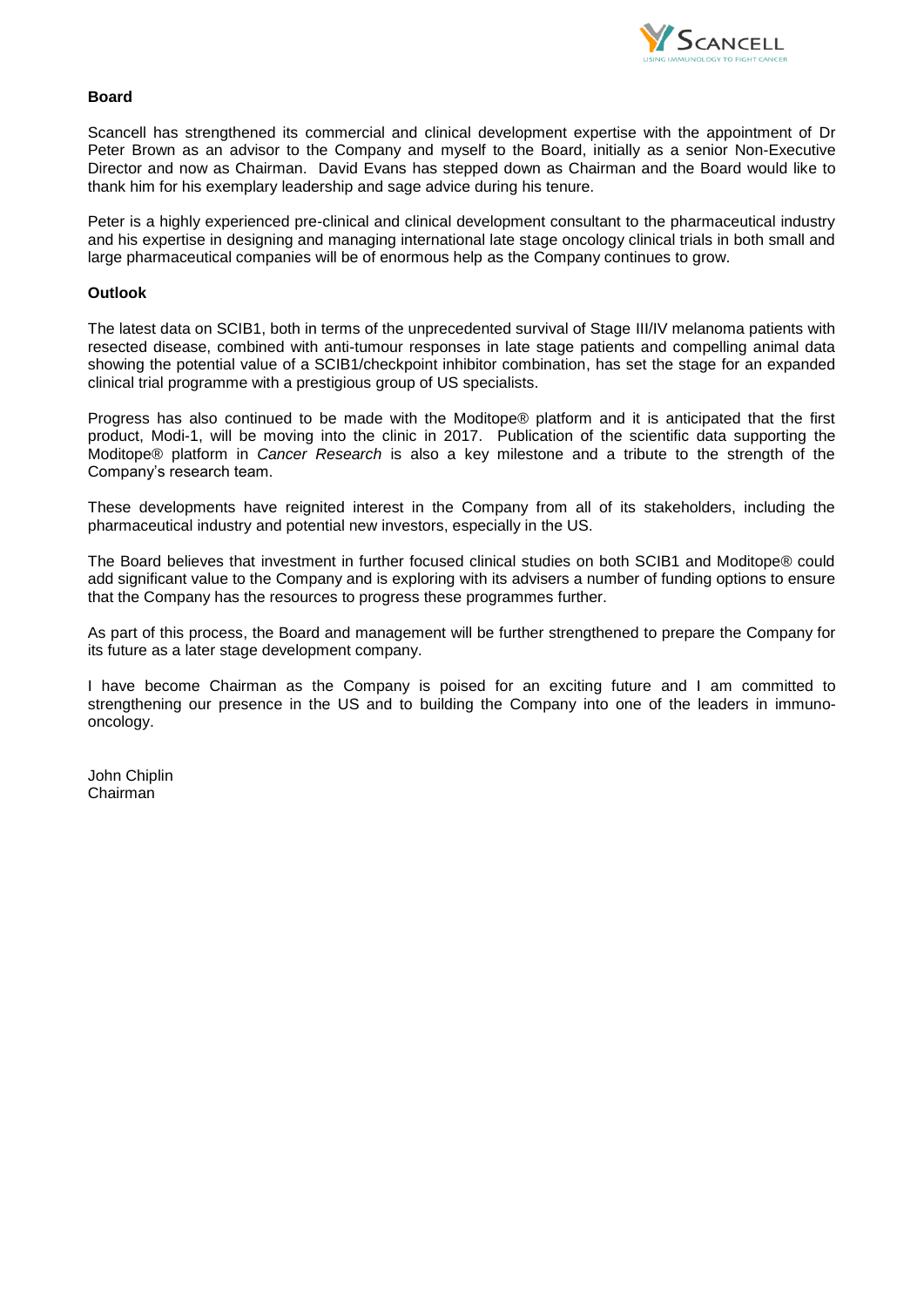

# **Scancell Holdings plc Consolidated Profit or Loss and Other Comprehensive Income Statement for the six months to 31 October 2015**

|                                               | Unaudited     | Unaudited     | Audited     |
|-----------------------------------------------|---------------|---------------|-------------|
|                                               | Six months    | Six months    | Year to     |
|                                               | 31/10/2015    | 31/10/2014    | 30/04/2015  |
|                                               | £             | £             | £           |
| <b>Continuing operations</b>                  |               |               |             |
| Development expenses                          | (938, 211)    | (1,072,984)   | (1,998,366) |
| Administrative expenses                       | (429, 563)    | (487, 829)    | (961, 629)  |
| <b>OPERATING LOSS</b>                         | (1,367,774)   | (1,560,813)   | (2,959,995) |
| Interest receivable and similar income        | 12,011        | 70,898        | 131,513     |
| <b>LOSS BEFORE TAXATION</b>                   | (1,355,763)   | (1,489,915)   | (2,828,482) |
| Tax on loss on ordinary activities            | 180,800       | 150,000       | 413,852     |
| <b>LOSS FOR THE PERIOD</b>                    | (1, 174, 963) |               |             |
|                                               |               | (1, 339, 915) | (2,414,630) |
| Attributable to:                              |               |               |             |
| Equity holders of the parent company          | (1, 174, 963) | (1, 339, 915) | (2,414,630) |
| EARNINGS PER ORDINARY SHARE (PENCE)<br>Note 2 |               |               |             |
| <b>Basic</b>                                  | (0.52)        | (0.60)        | (1.07)      |
| <b>Diluted</b>                                | (0.52)        | (0.60)        | (1.07)      |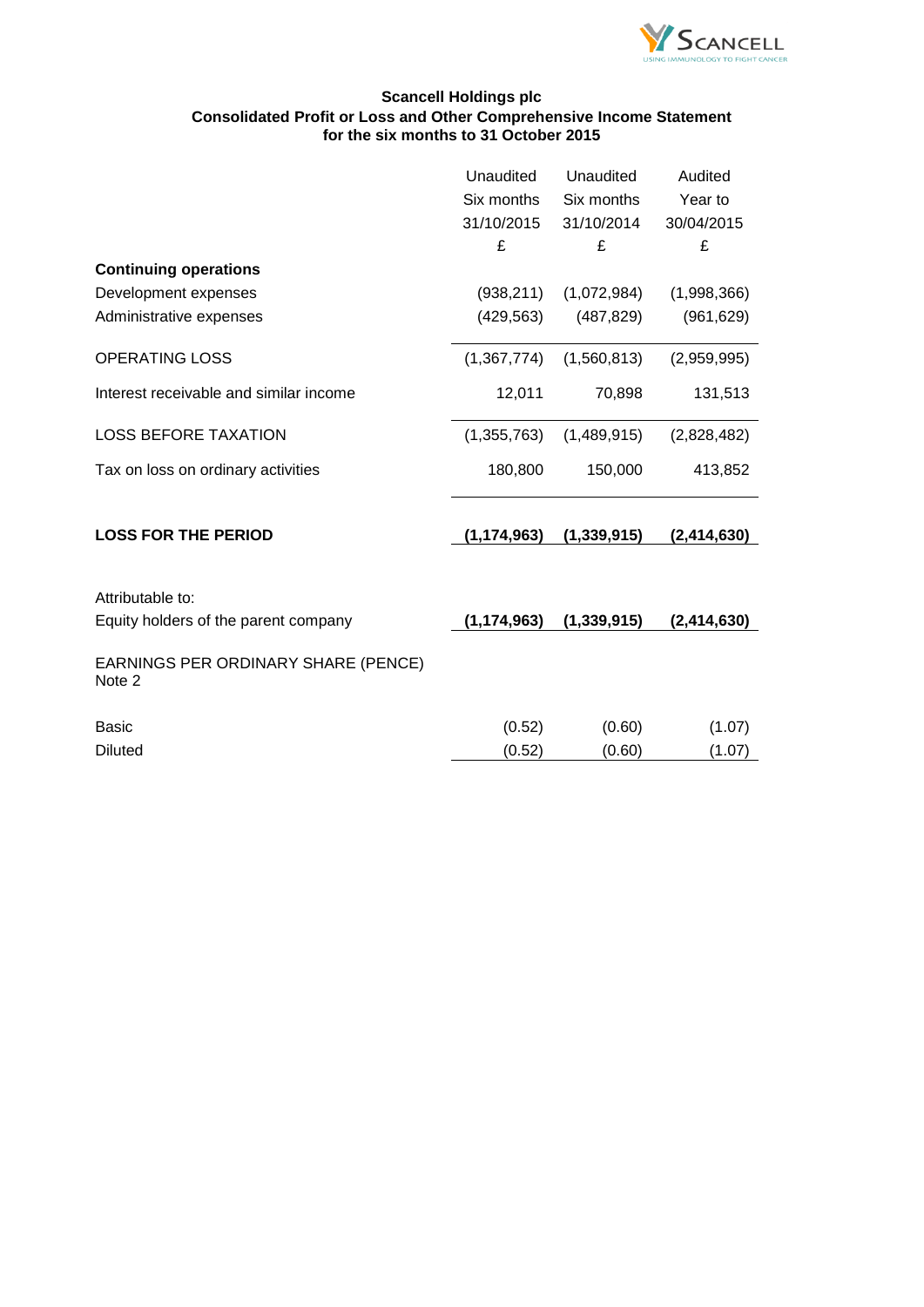

### **Scancell Holdings plc Consolidated Statement of Changes in Equity for the six month period to 31 October 2015**

|                       |                  | Share            | Share            |                  |                  |
|-----------------------|------------------|------------------|------------------|------------------|------------------|
|                       | Share            | premium          | option           | Retained         | Total            |
|                       | capital          | account          | reserve          | earnings         | Equity           |
|                       | £                | £                | £                | £                | £                |
|                       | <b>Unaudited</b> | <b>Unaudited</b> | <b>Unaudited</b> | <b>Unaudited</b> | <b>Unaudited</b> |
| At 1 May 2015         | 224,951          | 16,036,276       | 613,726          | (10, 120, 951)   | 6,754,002        |
| (Loss) for the period |                  |                  |                  | (1, 174, 963)    | (1, 174, 963)    |
| Share option costs    |                  |                  | 27,902           |                  | 27,902           |
| At 31 October 2015    | 224,951          | 16,036,276       | 641,628          | (11, 295, 914)   | 5,606,941        |
|                       |                  |                  |                  |                  |                  |
| At 1 May 2014         | 224,951          | 16,036,276       | 522,358          | (7,706,321)      | 9,077,264        |
| (Loss) for the period |                  |                  |                  | (1,339,915)      | (1,339,915)      |
| Share option costs    |                  |                  | 46,867           |                  | 46,867           |
| At 31 October 2014    | 224,951          | 16,036,276       | 569,225          | (9,046,236)      | 7,784,216        |
|                       |                  |                  |                  |                  |                  |
|                       | Audited          | Audited          | <b>Audited</b>   | Audited          | Audited          |
| At 1 May 2014         | 224,951          | 16,036,276       | 522,358          | (7,706,321)      | 9,077,264        |
| (Loss) for the year   |                  |                  |                  | (2,414,630)      | (2,414,630)      |
| Share option costs    |                  |                  | 91,368           |                  | 91,368           |
| At 30 April 2015      | 224,951          | 16,036,276       | 613,726          | (10, 120, 951)   | 6,754,002        |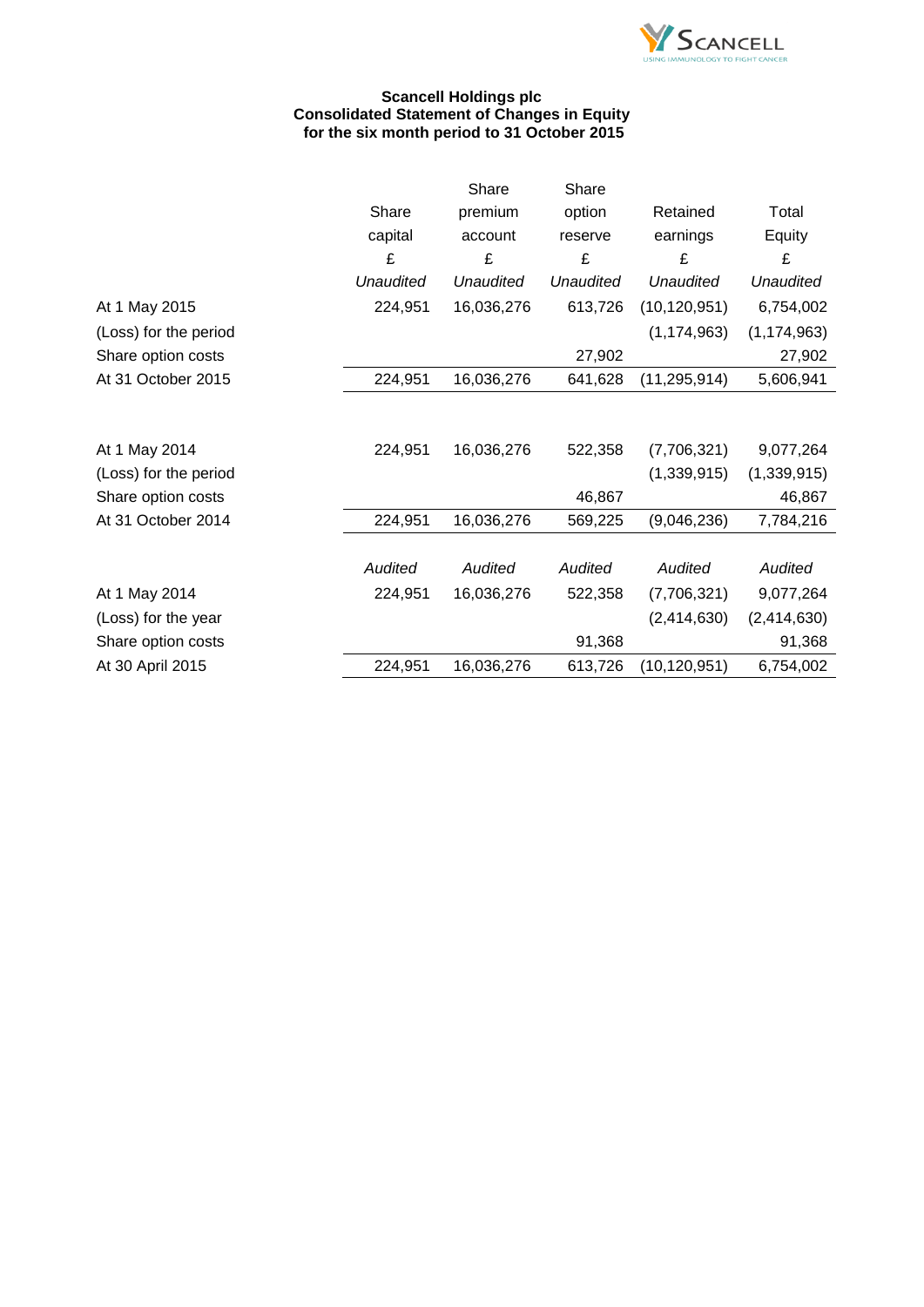

### **Scancell Holdings plc Consolidated Statement of Financial Position as at 31 October 2015**

|                             | Unaudited      | Unaudited   | Audited      |
|-----------------------------|----------------|-------------|--------------|
|                             | 31/10/2015     | 31/10/2014  | 30/04/2015   |
|                             | £              | £           | £            |
| <b>ASSETS</b>               |                |             |              |
| <b>Non-current assets</b>   |                |             |              |
| Plant and equipment         | 73,250         | 100,811     | 86,504       |
| Goodwill                    | 3,415,120      | 3,415,120   | 3,415,120    |
|                             | 3,488,370      | 3,515,931   | 3,501,624    |
| <b>Current assets</b>       |                |             |              |
| Trade and other receivables | 103,615        | 78,643      | 136,785      |
| Income tax assets           | 590,339        | 396,652     | 660,504      |
| Cash and cash equivalents   | 1,813,718      | 4,302,052   | 3,059,001    |
|                             | 2,507,672      | 4,777,347   | 3,856,290    |
|                             |                |             |              |
| <b>TOTAL ASSETS</b>         | 5,996,042      | 8,293,278   | 7,357,914    |
| <b>LIABILITIES</b>          |                |             |              |
| <b>Current liabilities</b>  |                |             |              |
| Trade and other payables    | (389, 101)     | (509, 062)  | (603, 912)   |
| <b>TOTAL LIABILITIES</b>    | (389, 101)     | (509, 062)  | (603, 912)   |
| <b>NET CURRENT ASSETS</b>   | 2,118,571      | 4,268,285   | 3,252,378    |
| <b>NET ASSETS</b>           | 5,606,941      | 7,784,216   | 6,754,002    |
|                             |                |             |              |
| TOTAL EQUITY                |                |             |              |
| Called up share capital     | 224,951        | 224,951     | 224,951      |
| Share premium account       | 16,036,276     | 16,036,276  | 16,036,276   |
| Share option reserve        | 641,628        | 569,225     | 613,726      |
| Retained earnings           | (11, 295, 914) | (9,046,236) | (10,120,951) |
|                             | 5,606,941      | 7,784,216   | 6,754,002    |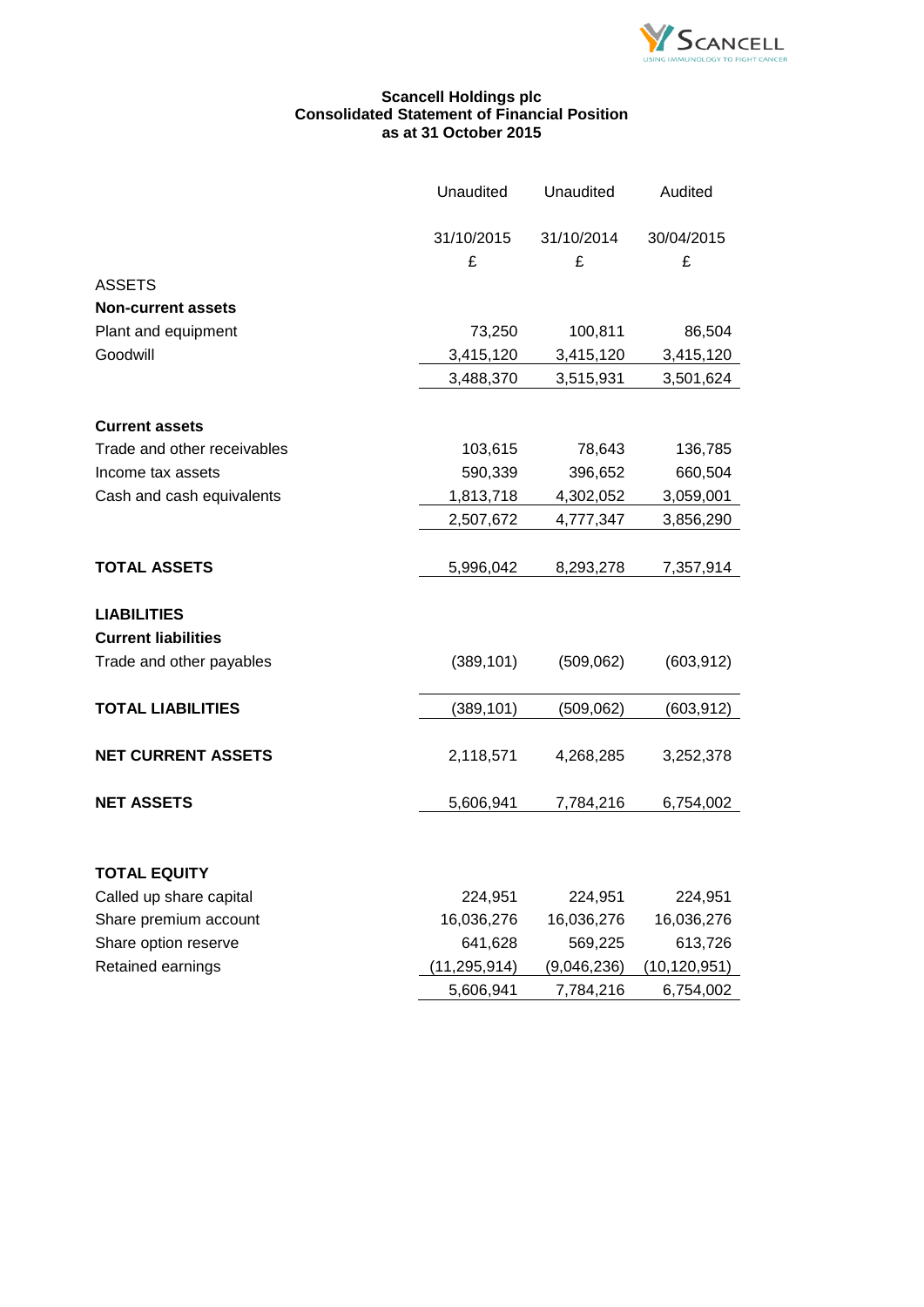

### **Scancell Holdings plc Consolidated Cash Flow Statement for the six month period to 31 October 2015**

|                                                     | Unaudited     | Unaudited     | Audited     |
|-----------------------------------------------------|---------------|---------------|-------------|
|                                                     | Six months    | Six months    | Year to     |
|                                                     | 31/10/2015    | 31/10/2014    | 30/04/2015  |
|                                                     | £             | £             | £           |
| Cash flows from operating activities                |               |               |             |
| Operating (loss) for the period                     | (1, 367, 775) | (1,560,813)   | (2,959,995) |
| Depreciation                                        | 13,254        | 14,810        | 29,117      |
| Share based payment expense                         | 27,902        | 46,867        | 91,368      |
| Operating (loss) profit for the year before changes |               |               |             |
| in working capital                                  | (1,326,619)   | (1,499,136)   | (2,839,510) |
|                                                     |               |               |             |
| (Increase)/decrease in trade and other receivables  | 33,170        | 67,871        | 9,729       |
| (Decrease)/increase in trade and other payables     | (214, 810)    | (28, 529)     | 66,321      |
| Cash generated from operations                      | (1,508,259)   | (1,459,794)   | (2,763,460) |
| Income taxes received                               | 250,965       | 124,714       | 124,713     |
| Net cash from operating activities                  | (1, 257, 294) | (1, 335, 080) | (2,638,747) |
| Cash flows from investing activities                |               |               |             |
| Asset acquisition                                   |               |               |             |
| <b>Grant monies</b>                                 | 9,776         | 5,556         | 64,668      |
| Other income                                        |               | 49,725        | 49,725      |
| Finance income                                      | 2,235         | 15,617        | 17,121      |
| Net cash used by investing activities               | 12,011        | 70,898        | 131.514     |
|                                                     |               |               |             |
| Net increase/(decrease) in cash and cash            |               |               |             |
| equivalents                                         | (1, 245, 283) | (1,264,182)   | (2,507,233) |
| Cash and cash equivalents at beginning of the year  | 3,059,001     | 5,566,234     | 5,566,234   |
| Cash and cash equivalents at end of the period      | 1,813,718     | 4,302,052     | 3,059,001   |